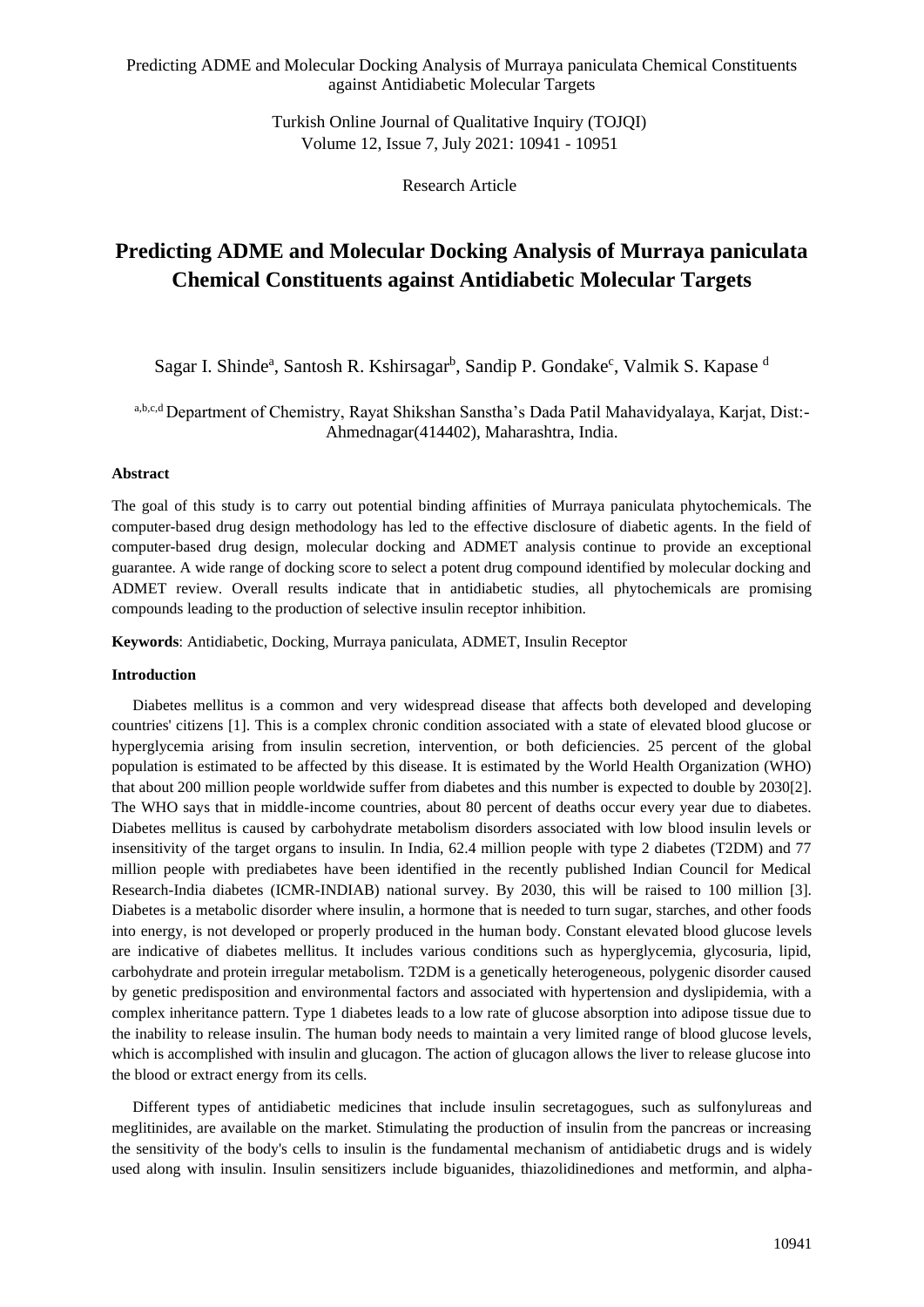glucosidase inhibitors are important inhibitors, including acarbose and miglitol, etc. Extreme hypoglycemia, liver cell damage, lactic acidosis, intestinal pain, permanent cognitive deficit, headache, dizziness and even death are the side effects of these drugs. Maintaining blood glucose levels near to normal levels is a fundamental obstacle in curing diabetes. For optimum regulation of glycemia, these therapies are used as monotherapy or in combination. As described before, these medications are typically costly and have side effects.

Protein-ligand interaction (docking) is analogous to the concept of lock-and key, in which the protein is encoded by the lock and the key is grouped with the ligand. Hydrophobic interaction tends to be the main driving force for binding. Silico methods help to classify the drug target by bioinformatics. This study has been carried out in order to identify the binding affinity of 1,3-Pentadine, 5,7-Dimethoxy-8-(2-oxo-3-methylbutyl) coumarin, 7-Methoxycoumarin, Auraptene, Coumarin, Coumurrayin, Methyl 2,5-dihydroxycinnamate, Methyl 4-hydroxycinnamate, murralongin, murrayatin, Omphamurrayone, osthol, Paniculacin, Scopolin) from *Murraya paniculata (L.) (M. paniculata)*. ChemDraw, Accelry Discovery Studio 3.5 [6] were used for studying molecular docking and ligand–protein interactions, respectively.

## **2. Materials and methods**

In our present study, *in silico* molecular docking studies were carried out using BIOVIA Discovery Studio (DS) 2017 software.

## **2.1. Preparation of protein**

The X-ray crystal structure of insulin receptor 1IR3 for in this anti-diabetes mellitus study was retrieved from RCSB Protein Data Bank (http:// www.rcsb.org/pdb). Hydrogen's were added to the protein 1IR3 by applied the Forcefield algorithm subsequently the energy of protein was minimized using CHARM forcefield in DS.

## **2.2. Ligand preparation**

In this molecular docking analysis and toxicity studies, the most active phytochemicals (1,3-Pentadine, 5,7- Dimethoxy-8-(2-oxo-3-methylbutyl)coumarin, 7-Methoxycoumarin, Auraptene, Coumarin, Coumurrayin, Methyl 2,5-dihydroxycinnamate, Methyl 4-hydroxycinnamate, murralongin, murrayatin, Omphamurrayone, osthol, Paniculacin, Scopolin) from *M. paniculata* were used. All the chemical structures were drawn in chemdraw software, subsequently energy minimized and saved in SDF file format for docking studies. The standard Glibenclamide was used as standard drug for comparison study.

#### **2.3. Docking studies**

Molecular docking research was conducted to determine the most preferred protein-ligand complex geometry. The computer docking analysis was used to analyze 1IR3 structural complexes with the drug Glibenclamide and the most active phytochemicals of M. To recognize the structural basis of this target protein, paniculata. The CDOCKER (CHARMm-based DOCKER) protocol integrated within DS has examined potential binding modes between the ligands and these target proteins. The CDOCKER parameter to be run was tabulated in Table 1. The algorithm flexibly provides complete ligand and employs fields of CHARMm power. Using CDOCKER energy, CDOCKER Interaction energy, Hydrogen bonds, binding energies, protein energy and ligand protein complex energy, ligand binding affinity was measured. The energy of CDOCKER is stated in negative values. More negative value energy was seen as the higher binding affinity of the target protein ligands [7].

| Input Receptor    | $Input/1ir3.$ dsv              |  |  |  |  |
|-------------------|--------------------------------|--|--|--|--|
| Input Ligands     | /Input/Total_min_ligands.sd    |  |  |  |  |
| Input Site Sphere | $-23.9454$ , 29.2003, 7.29961, |  |  |  |  |
|                   | q                              |  |  |  |  |
| Top Hits          |                                |  |  |  |  |

#### Table 1. Parameter of CDOCKER protocol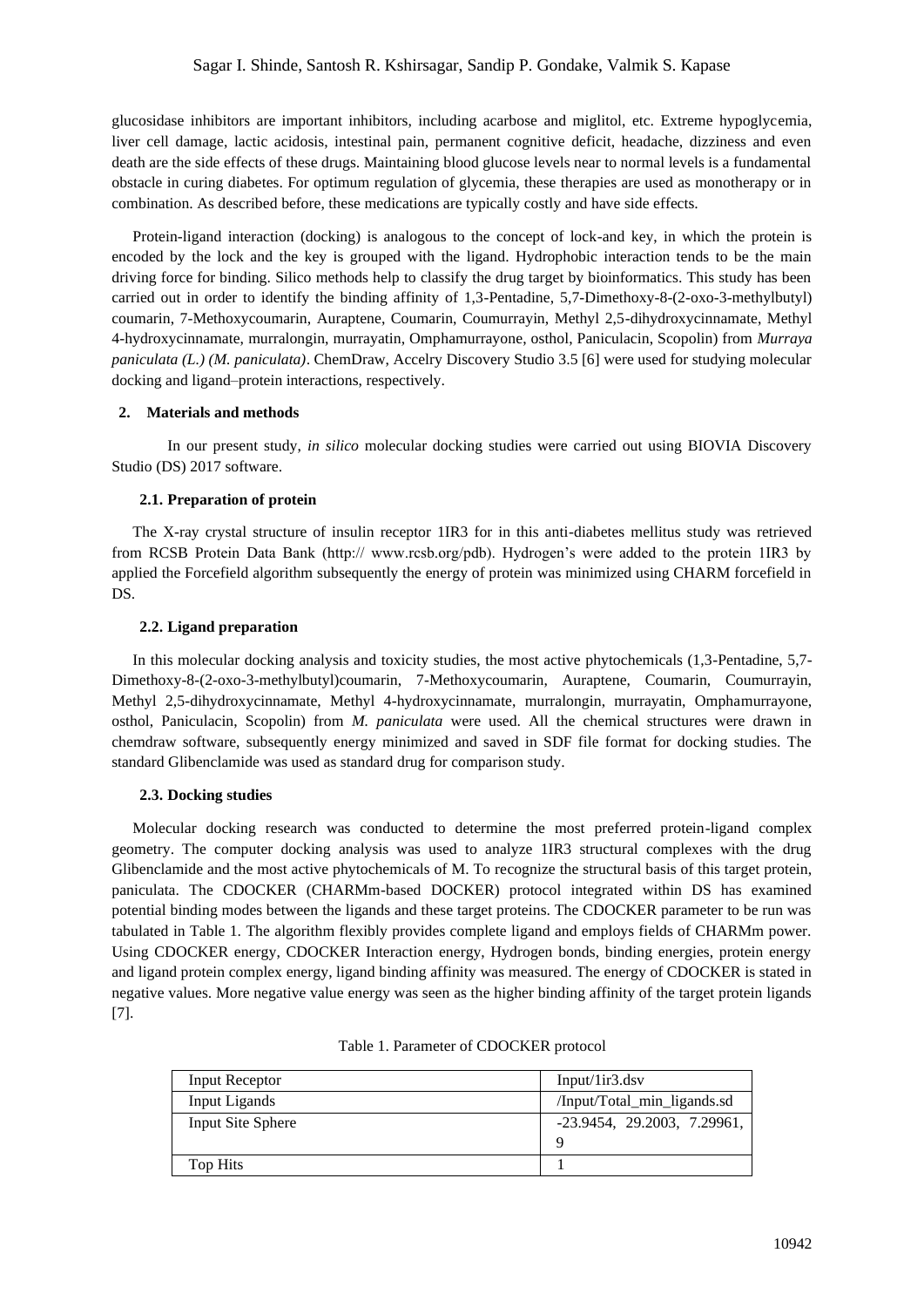| <b>Random Conformations</b>                   | 10                    |  |  |  |  |
|-----------------------------------------------|-----------------------|--|--|--|--|
| <b>Random Conformations Dynamics Steps</b>    | 1000                  |  |  |  |  |
| Conformations<br>Random<br>Dynamics<br>Target | 1000                  |  |  |  |  |
| Temperature                                   |                       |  |  |  |  |
| <b>Include Electrostatic Interactions</b>     | True                  |  |  |  |  |
| Orientations to Refine                        | 10                    |  |  |  |  |
| <b>Maximum Bad Orientations</b>               | 800                   |  |  |  |  |
| Orientation vdW Energy Threshold              | 300                   |  |  |  |  |
| <b>Simulated Annealing</b>                    | True                  |  |  |  |  |
| <b>Heating Steps</b>                          | 2000                  |  |  |  |  |
| <b>Heating Target Temperature</b>             | 700                   |  |  |  |  |
| <b>Cooling Steps</b>                          | 5000                  |  |  |  |  |
| <b>Cooling Target Temperature</b>             | 300                   |  |  |  |  |
| Forcefield                                    | <b>CHARMm</b>         |  |  |  |  |
| Use Full Potential                            | Yes                   |  |  |  |  |
| Grid Extension                                | 8.0                   |  |  |  |  |
| <b>Ligand Partial Charge Method</b>           | <b>CHARMm</b>         |  |  |  |  |
| <b>Random Number Seed</b>                     | 314159                |  |  |  |  |
| <b>Final Minimization</b>                     | <b>Full Potential</b> |  |  |  |  |
| <b>Final Minimization Gradient Tolerance</b>  | $\theta$              |  |  |  |  |
| <b>Parallel Processing</b>                    | False                 |  |  |  |  |
| Parallel Processing Batch Size                | 25                    |  |  |  |  |
| <b>Parallel Processing Server</b>             | localhost             |  |  |  |  |
| <b>Parallel Processing Server Processes</b>   | 2                     |  |  |  |  |
| Parallel Processing Preserve Order            | True                  |  |  |  |  |
| Random Dynamics Time Step                     | 0.002                 |  |  |  |  |

## **2.4. ADMET Prediction**

Properties of absorption, distribution, metabolism, elimination, and toxicity (ADMET) were predicted in Discovery Studio using ADMET descriptors (Accelrys, San Diego, CA, USA). Six mathematical models are used to quantitatively predict the properties of the module by means of a set of rules/keys (Table 2) defining the threshold characteristics of ADMET for the chemical structure of the molecules on the basis of available drug information: ADMET absorption predicts oral human intestinal absorption (HIA). The model was developed based on AlogP (ADMET AlogP98) and 2D polar surface area measurements, using 199 compounds in the training set (PSA 2D). 95% and 99% confidence ellipses in the ADMET PSA 2D, ADMET AlogP98 circles are described by the absorption levels of the HIA model. [8]. The regions where well-absorbed compounds are anticipated to be found are represented by these ellipses. The upper limit of the 95 percent confidence ellipsoid PSA 2D value is 131.62, while the upper limit of the 99 percent confidence ellipsoid PSA 2D value is 148.12. The solubility of each compound in water at  $25^{\circ}\text{C}$  is predicted by ADMET aqueous solubility. The model is based on the genetic partial least square approach and is based on a training collection of 784 experimentally determined solubility compounds [9]. The ADMET blood brain barrier model estimates the blood brain barrier (BBB) penetration of a molecule following oral administration. This model was derived from the quantitative linear regression model of the ADMET PSA 2D, ADMET AlogP98 aircraft for the estimation of blood-brain penetration as well as 95 and 99 percent confidence ellipses (analogous to that of HIA). They were collected from over 800 compounds that are known to reach the CNS after oral administration [10]. The plasma protein binding model of ADMET predicts whether a compound is likely to be strongly linked in the blood to carrier proteins. The predictions are based on the similarity of AlogP98 and 1D to two sets of "marker" molecules. One set of markers is used at a level of 90 percent or greater for flag binding, and the other set is used at a level of 95 percent or greater for flag binding. The binding levels predicted by the marker similarities are updated according to the measured logP conditions. [11]. Using 2D chemical structure as data, ADMET CYP2D6 binding predicts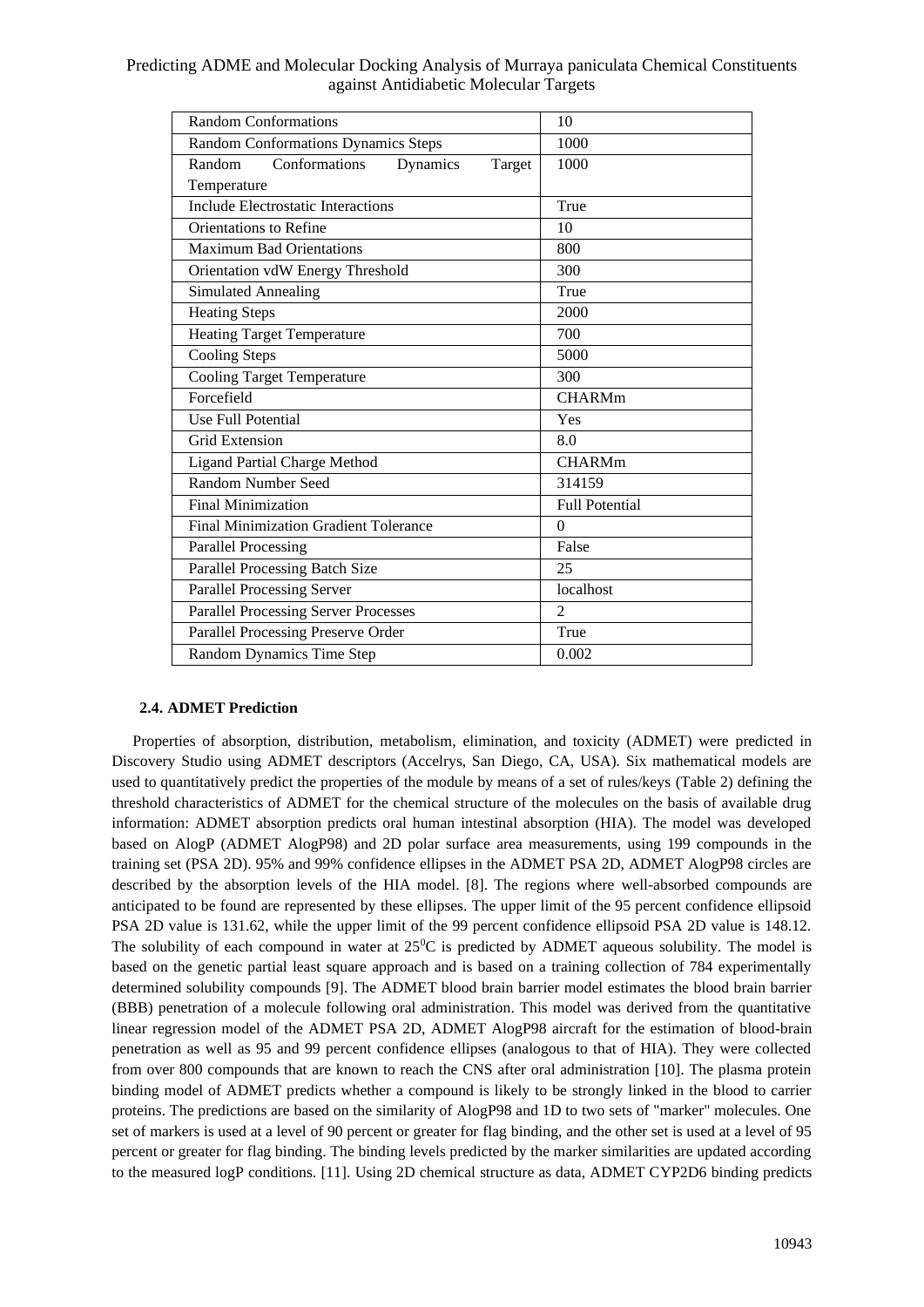cytochrome P450 2D6 enzyme inhibition as well as a probability estimate for the prediction. ADMET hepatotoxicity predicts possible human hepatotoxicity for a wide range of structurally diverse compounds based on a training set of 100 compounds with proven CYP2D6 inhibitions [12]. The predictions are based on an ensemble recursive partitioning model of 382 training compounds known to exhibit liver toxicity (i.e. positive hepatocellular, cholestatic, neoplastic, dose-dependent, etc.) or to induce elevated dose-related aminotransferase levels in more than 10% of the human population [13]

#### **Result and Discussion**

X-ray crystallography of a 1.9 (Å) homo sapiens insulin receptor 1IR3 protein containing 306 amino acids. Figure 1 indicates the secondary structure of the target protein with the active site sphere (radius 9). By extracting water molecules and repeating coordinates, the crystal structures have been refined. Atoms of hydrogen were added and charges were assigned to the atoms of proteins.



Figure 1. The secondary structure of the target insulin receptor 1IR3 with active site sphere

In this docking analysis, all photochemical molecules with standard Glibenclamide molecules formed good interactions with the 1IR3 receptor cavity site. (Figure 2).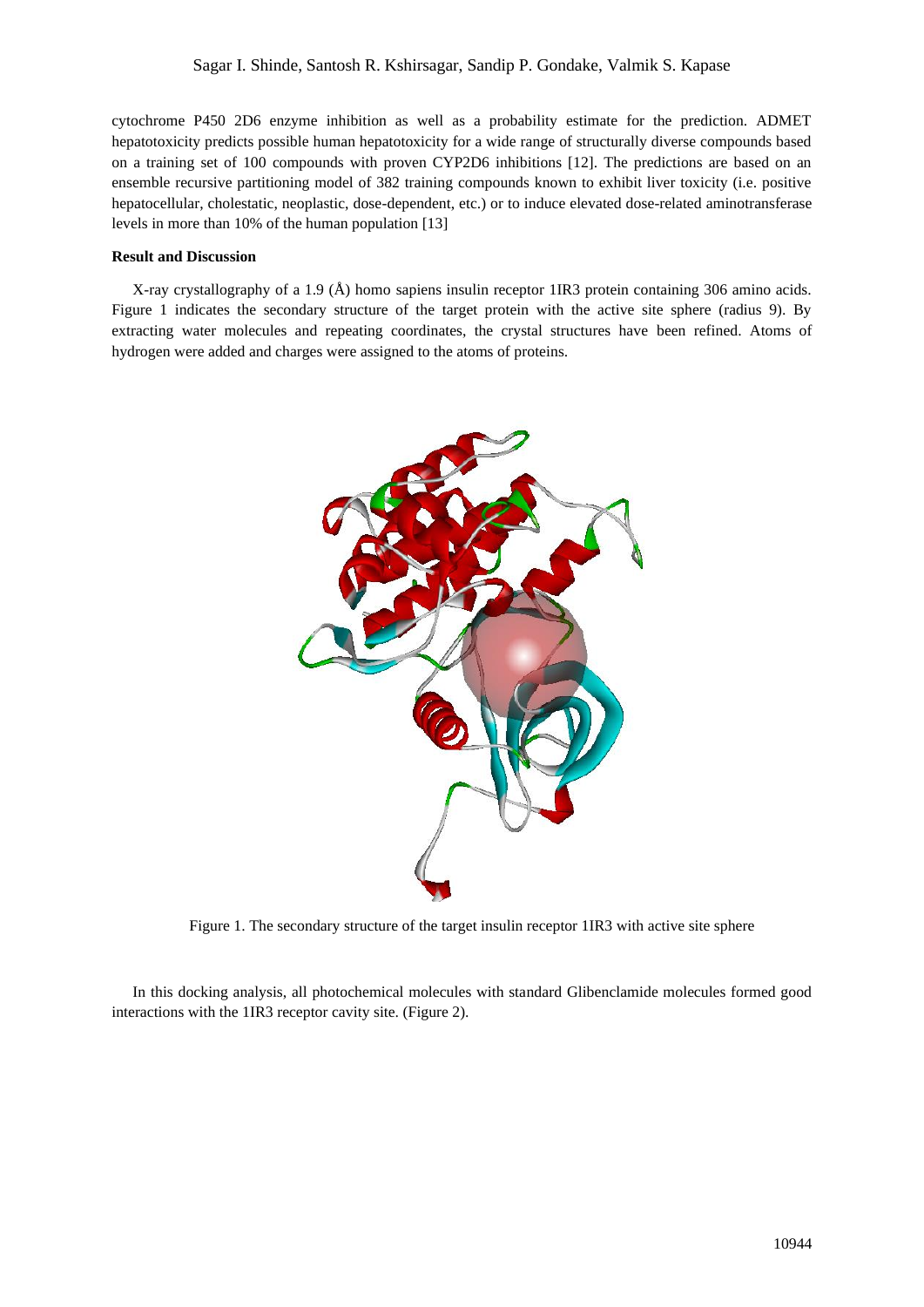

Figure 2. Surface area of receptor 1IR3 with ligands

The docking score of each molecule are listed out in table 2. From the docking result the molecule Murrayatin shows higher binding affinity in receptor 1IR3 (CDOCKER energy is - 49.0841 Kcal/mol<sup>-1</sup>). The Murrayatin molecules forms strong hydrogen bond with Lys 1030 residue. Further, Met 1076, Met 1139, Val 1010, Ala 1028 forms alkyl interaction with alkyl group of the Murrayatin molecule (Figure 3). The aromatic benzene group of the molecules has forms strong Pi-anion interaction Asp 1083. Notably, the Mg metal of the receptor forms metal acceptor interaction with ketone group of the molecules. Finally, the above interactions shows more binding affinity in the receptor of 1IR3 compared to standard drug Glibenclamide (Figure 4). Similar interactions also found in the Glibenclamide drug in insulin receptor. The other best compound's Omphamurrayone and 5,7-Dimethoxy-8-(2-oxo-3-methylbutyl) coumarin shown in figure 5 and 6 respectively.

|  | Table 2. The involved energies of the docking study of 1IR3 protein |  |  |  |  |
|--|---------------------------------------------------------------------|--|--|--|--|
|  |                                                                     |  |  |  |  |

| Molecule Name                                     | -CDOCKER Energy |
|---------------------------------------------------|-----------------|
| Murrayatin                                        | 49.0841         |
| Omphamurrayone                                    | 46.2212         |
| 5_7-Dimethoxy-8-(2-oxo-3-<br>methylbutyl)coumarin | 43.7855         |
| Glibenclamide                                     | 38.7493         |
| Methyl_2_5-dihydroxycinnamate                     | 31.7169         |
| Methyl_4-hydroxycinnamate                         | 30.3077         |
| 7-Methoxycoumarin                                 | 25.0113         |
| Coumarin                                          | 23.6605         |
| Scopolin                                          | 18.3907         |
| murralongin                                       | 13.7753         |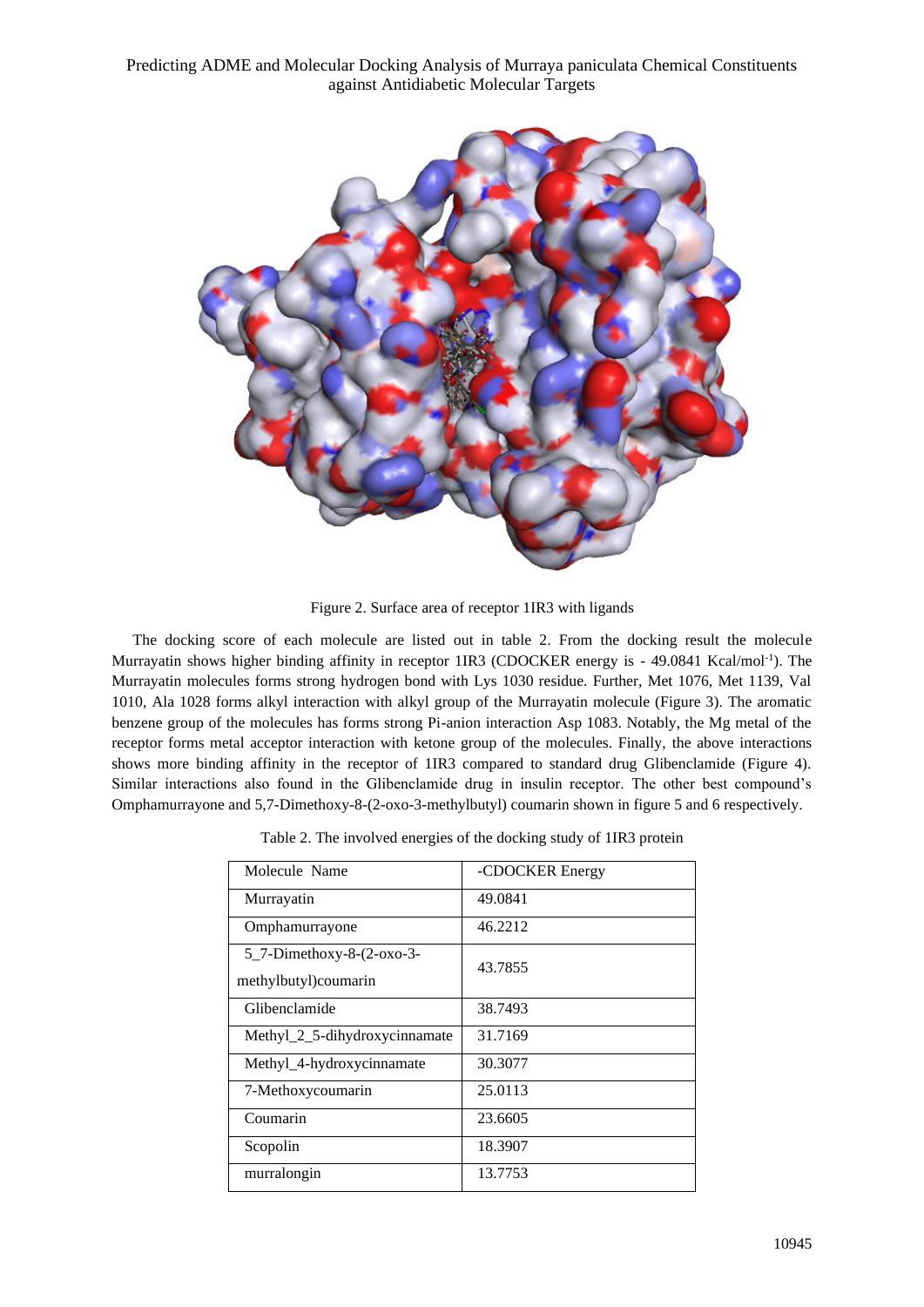| osthol         | 12.9561    |
|----------------|------------|
| Coumurrayin    | 10.8395    |
| 1 3-Pentadiene | 3.0138     |
| Auraptene      | $-10.9909$ |



Figure 3. Interaction of Murrayatin in receptor 1IR3



Figure 4. Glibenclamide interaction analysis in insulin receptor 1IR3.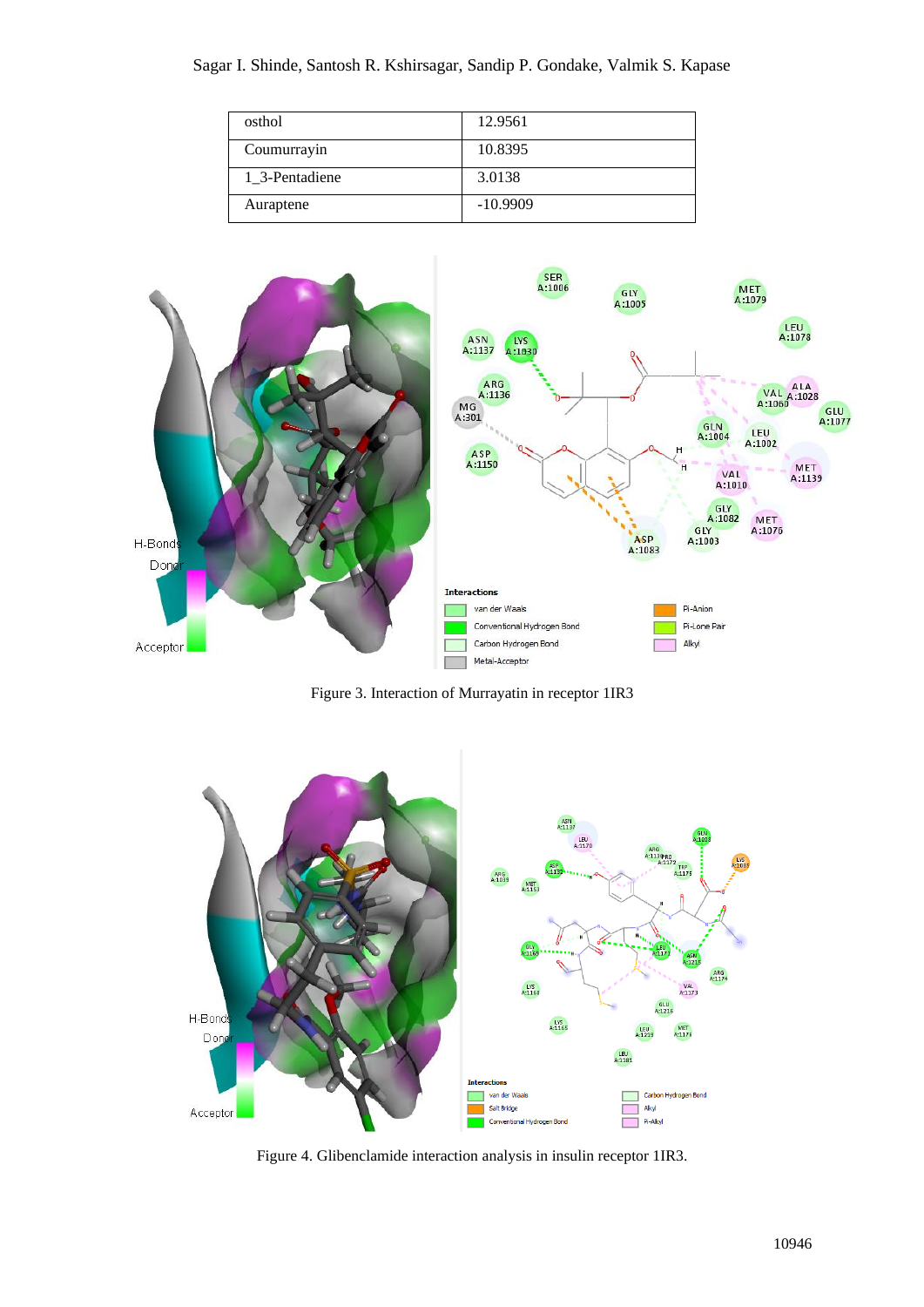

Figure 5. Omphamurrayone interaction in receptor 1IR3



5 7-Dimethoxy-8-(2-oxo-3-methylbutyl) coumarin

Figure 6. 5, 7-Dimethoxy-8-(2-oxo-3-methylbutyl)coumarin interactions in recptor 1IR3

## **ADMET analysis**

The product of ADMET for all active compounds of M. Table 3 lists paniculata and glibenclamide. The results obtained were cross-checked with the standard levels listed in Table 4. Figure 7 shows the plot of polar surface area (2D PSA) and AlogP for these compounds. 2D PSA and AlogP, which involve 95% and 99% confidence ellipses, were predicted for intestinal absorption and blood barrier penetration in the ADMET study [14-19]. It determines the region of ellipses where the compounds are supposed to be well-absorbed. The level of absorption (human intestinal absorption-HIA) of all molecules demonstrates excellent absorption (value 0 as good absorption). 95% and 99% confidence ellipses in the ADMET model describe the absorption levels of the HIA model.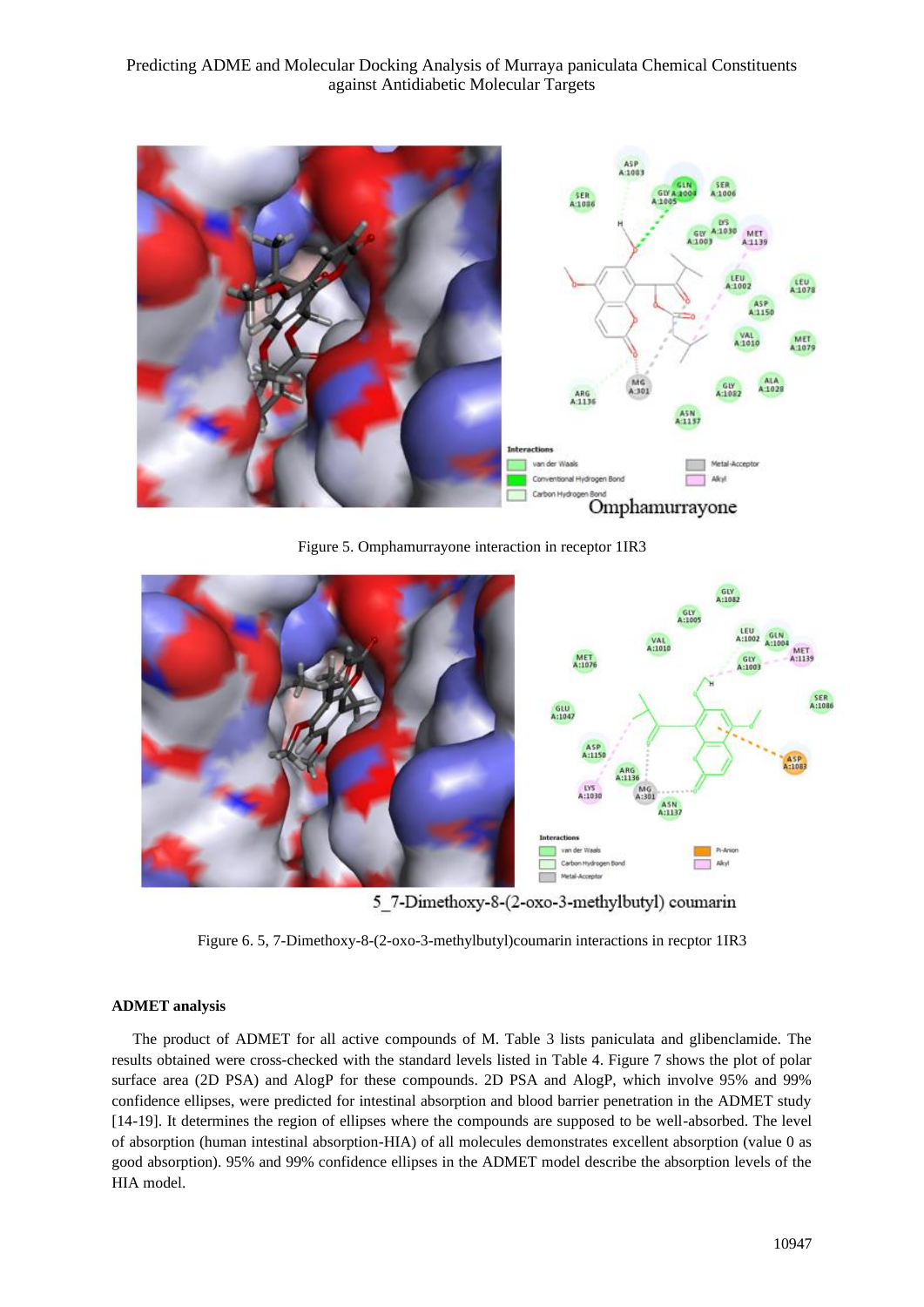Similarly, the aqueous solubility rating is 4, meaning that all the compounds in aqueous media have a strong solubility nature. In addition, both ligands are adequate with respect to the liver of CYP2D6, indicating that noninhibitors of CYP2D6 are PA. The model orders either "toxic" or "nontoxic" and offers a certainty level pointer to the likelihood of prescient accuracy of the models (Table 2). Our findings show that all compounds are nontoxic to the liver (level 0) and therefore have a substantial first-pass effect. The parameters should be met according to the model for all substances with optimum cell permeability. (PSA < 140  $\AA^2$  and AlogP98 < 5) [7]. All the compounds showed polar surface area (PSA)  $< 140 \text{ Å}^2$ . Since the AlogP98 criteria, all the compounds had AlogP98 value <5As a result of ADMET, we find that the molecules have drug-like properties and would also be useful as a powerful new diabetes mellitus drug.

| Name                 | Absorption       | Solubility     | <b>BBB</b>     | <b>PPB</b>     | Hepatotoxic      | <b>CYP</b>       | <b>PSA</b> | AlogP98        |
|----------------------|------------------|----------------|----------------|----------------|------------------|------------------|------------|----------------|
|                      | level            | level          | level          | level          | level            | 2D6              | 2D         |                |
| Murrayatin           | $\boldsymbol{0}$ | $\overline{3}$ | $\overline{4}$ | $\overline{0}$ | $\overline{0}$   | $\overline{0}$   | 64.27      | 4.46           |
|                      |                  |                |                |                |                  |                  |            |                |
| Omphamurrayone       | $\boldsymbol{0}$ | 3              | $\overline{4}$ | $\mathbf{0}$   | $\boldsymbol{0}$ | $\boldsymbol{0}$ | 35.16      | $\overline{4}$ |
| 5_7-Dimethoxy-8-(2-  | $\overline{0}$   | $\overline{3}$ | $\overline{4}$ | $\overline{0}$ | $\overline{0}$   | $\overline{0}$   | 52.46      | $\overline{4}$ |
| $oxo-3-$             |                  |                |                |                |                  |                  |            |                |
| methylbutyl)coumarin |                  |                |                |                |                  |                  |            |                |
| Glibenclamide        | $\mathbf{0}$     | $\overline{3}$ | $\overline{4}$ | $\overline{0}$ | $\theta$         | $\overline{0}$   | 52.46      | 4.66           |
| Methyl_2_5-          | $\overline{0}$   | $\overline{3}$ | $\overline{4}$ | $\mathbf{1}$   | $\overline{0}$   | $\overline{0}$   | 59.49      | $\sqrt{5.48}$  |
| dihydroxycinnamate   |                  |                |                |                |                  |                  |            |                |
| Methyl_4-            | $\mathbf{0}$     | $\overline{3}$ | $\overline{4}$ | $\overline{0}$ | $\overline{0}$   | $\overline{0}$   | 59.49      | 4.53           |
| hydroxycinnamate     |                  |                |                |                |                  |                  |            |                |
| 7-Methoxycoumarin    | $\overline{0}$   | $\overline{3}$ | $\overline{4}$ | $\mathbf{1}$   | $\overline{0}$   | $\overline{0}$   | 58.21      | 4.49           |
| Coumarin             | $\boldsymbol{0}$ | $\overline{3}$ | $\overline{4}$ | $\overline{0}$ | $\overline{0}$   | $\overline{0}$   | 56.23      | 4.34           |
| Scopolin             | $\boldsymbol{0}$ | 3              | $\overline{4}$ | $\mathbf{1}$   | $\boldsymbol{0}$ | $\overline{0}$   | 55.61      | 4.71           |
| murralongin          | $\mathbf{0}$     | $\overline{3}$ | $\overline{4}$ | $\mathbf{1}$   | $\overline{0}$   | $\overline{0}$   | 59.87      | 4.74           |
| osthol               | $\mathbf{0}$     | $\overline{3}$ | $\overline{4}$ | $\mathbf{1}$   | $\overline{0}$   | $\overline{0}$   | 59.32      | 5.14           |
| Coumurrayin          | $\overline{0}$   | $\overline{3}$ | $\overline{4}$ | $\overline{0}$ | $\overline{0}$   | $\overline{0}$   | 44.91      | 5.23           |
| 1_3-Pentadiene       | $\overline{0}$   | $\overline{3}$ | $\overline{4}$ | $\overline{0}$ | $\overline{0}$   | $\overline{0}$   | 56.87      | 4.92           |
| Auraptene            | $\mathbf{0}$     | $\overline{4}$ | $\overline{4}$ | $\overline{0}$ | $\mathbf{0}$     | $\overline{0}$   | 56.34      | 4.77           |

Table 3. ADMET properties of the molecule.

|  | Table 4. Standard levels of ADMET descriptors |  |  |
|--|-----------------------------------------------|--|--|
|--|-----------------------------------------------|--|--|

| <b>Aqueous Solubility</b> |                  | <b>CYP450</b><br><b>BBB</b> |              |          |                  | Hepatotoxicity |              | Intestinal<br>absorption |          |
|---------------------------|------------------|-----------------------------|--------------|----------|------------------|----------------|--------------|--------------------------|----------|
| Level                     | Intensity        | Level                       | Intensity    | Level    | Value            | Level          | Value        | Level                    | Value    |
| $\Omega$                  | Extremely<br>low | $\theta$                    | Very<br>High | $\Omega$ | Non<br>inhibitor | $\Omega$       | Non<br>toxic | $\theta$                 | Good     |
|                           | No.<br>Very      |                             | High         |          | Inhibitor        |                | toxic        |                          | Moderate |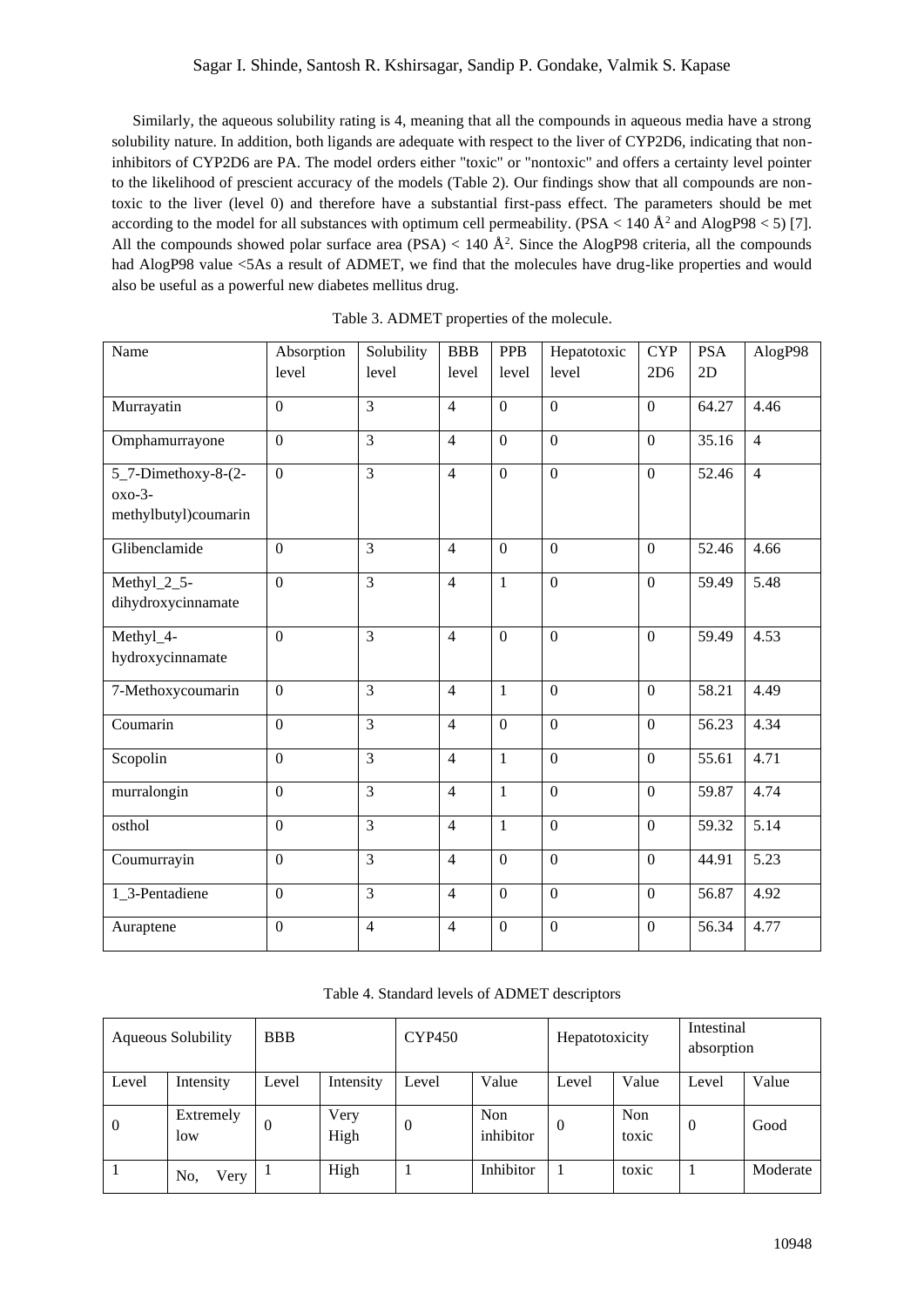|                | Low                   |                |             |                       |  |         |                |             |     |
|----------------|-----------------------|----------------|-------------|-----------------------|--|---------|----------------|-------------|-----|
| $\overline{2}$ | Yes, Low              | $\mathfrak{2}$ | Medium      | <b>PPB</b>            |  |         |                |             | Low |
| 3              | Yes, good             | $\mathfrak{Z}$ | Low         | Level<br>% of Binding |  |         | $\mathfrak{Z}$ | Very<br>Low |     |
| $\overline{4}$ | Yes,<br>Optimal       | $\overline{4}$ | Very<br>Low | $\boldsymbol{0}$      |  | $<$ 90% |                |             |     |
| 5              | Too<br>No,<br>soluble |                |             | $\mathbf{1}$          |  | $>90\%$ |                |             |     |
| 6              | Unknown               |                |             | $\overline{2}$        |  | $>95\%$ |                |             |     |





### **Conclusion**

The objective of the current study was to determine the antidiabetic activity of *M. paniculata* active phytochemicals by means of computational approaches. The in silico docking studies revealed that the compounds can mimic the action of insulin and activate insulin receptors as insulin mimetics. In addition, the ADMET findings indicate that compounds have drug-like properties. This study therefore indicates that the compounds of *M. paniculata* have a potent anti-diabetic rather than an effect that could be efficiently used instead of Glibenclamide medication for the treatment of diabetes.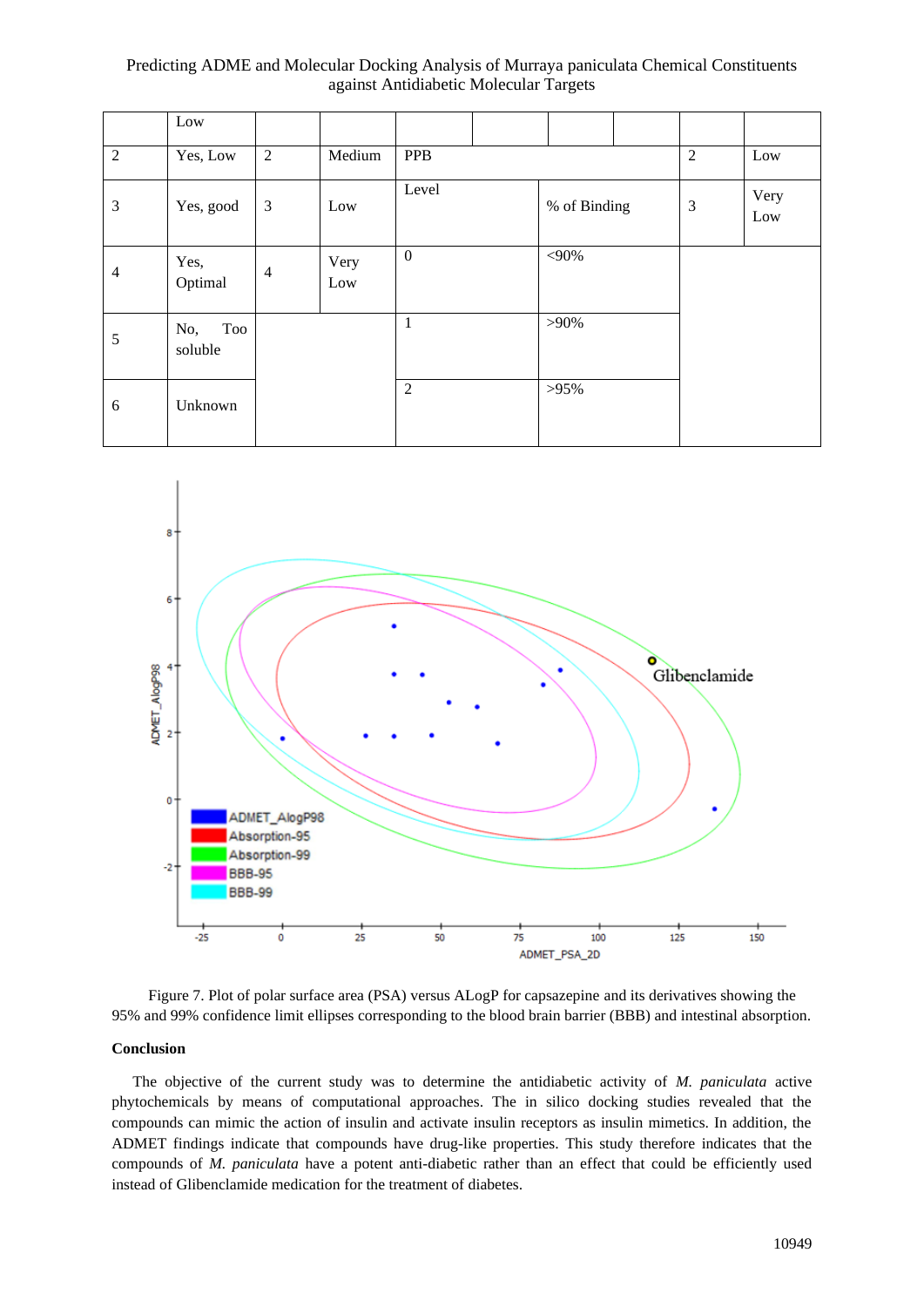#### **Acknowledgments**

The authors gratefully acknowledge the Central Instrumental Facility, Savitribai Phule,Pune University, Pune, India and DST - FIST sponsored Central Instrumentation Laboratory, Dada Patil Mahavidyalaya, Karjat.Dist- Ahmednagar, India.

## **References**

- [1] A Vasudeva Rao\*, V Ragha Sudha Madhuri and Y Rajendra Prasad (2012), Evaluation of the In Vivo Hypoglycemic Effect of Neem (Azadirachta Indica A. Juss) Fruit Aqueous Extract in Normoglycemic Rabbits. Research Journal of Pharmaceutical, Biological and Chemical Sciences Vol.3 (1), PP-799.
- [2] Sarah Wild, Mb Bchir, Gojka Roglic, Anders Green, Richard Sicree, Hilary King. (2004). Global Prevalence of Diabetes, Estimates for the year 2000 and projections for 2030. <http://www.talkondiabetes.org/docsTOD/diabcare0504.pdf>.
- [3] Seema Abhijeet Kaveeshwarcorresponding and Jon Cornwall, (2014), The current state of diabetes mellitus in India. Australas Med J. 2014; 7(1): 45–48.
- [4] María TeresaTusié Luna, (2005), Genes and Type 2 Diabetes Mellitus. Archives of Medical Research. Volume 36, Issue 3, Pages 210-222.
- [5] Gisela Wilcox. 2005, Insulin and Insulin Resistance, Clin Biochem Rev. May; 26(2): 19–39.
- [6] [http://accelrys.com/resource-center/downloads/updates/discovery studio/ dstudio35/ latest .html](http://accelrys.com/resource-center/downloads/updates/discovery%20studio/%20dstudio35/%20latest%20.html) .
- [7] Du, Xing et al. "Insights into Protein–Ligand Interactions: Mechanisms, Models, and Methods." Ed. Tatyana Karabencheva-Christova. International Journal of Molecular Sciences 17.2 (2016): 144.
- [8] W. J. Egan, K. M. Merz, and J. J. Baldwin, "Prediction of drug absorption using multivariate statistics," Journal of Medicinal Chemistry,vol.43,no.21,pp.3867–3877,2000.
- [9] A. Cheng and K. M. Merz, "Prediction of aqueous solubility of a diverse set of compounds using quantitative structure-property relationships," Journal of Medicinal Chemistry,vol.46,no.17,pp.3572– 3580, 2003.
- [10]W. J. Egan and G. Lauri, "Prediction of intestinal permeability," Advanced Drug Delivery Reviews,vol.54,no.3,pp.273–289,2002.
- [11]S. L. Dixon and K. M. Merz, "One-dimensional molecular representations and similarity calculations: methodology and validation," Journal of Medicinal Chemistry,vol.44,no.23,pp.3795– 3809, 2001.
- [12]R. G. Susnow and S. L. Dixon, "Use of robust classification techniques for the prediction of human cytochrome P450 2D6 inhibition," Journal of Chemical Information and Computer Sciences, vol. 43, pp. 1308–1315, 2003.
- [13]A. Cheng and S. L. Dixon, "In silico models for the prediction of dose-dependent human hepatotoxicity," Journal of Computer- Aided Molecular Design,vol.17,no.12,pp.811–823,2003 24.
- [14]Puratchikody A, Irfan N, Balasubramaniyan S. Conceptual design of hybrid PCSK9 lead inhibitors against coronary artery disease. Biocatalysis and Agricultural Biotechnology. 2019 Jan 1;17:427-40.
- [15]Balasubramaniyan S, Irfan N, Senthilkumar C, Umamaheswari A, Puratchikody A. The synthesis and biological evaluation of virtually designed fluoroquinolone analogs against fluoroquinoloneresistant Escherichia coli intended for UTI treatment. New Journal of Chemistry. 2020;44(31):13308-18.
- [16]Balasubramaniyan S, Irfan N, Umamaheswari A, Puratchikody A. Design and virtual screening of novel fluoroquinolone analogs as effective mutant DNA GyrA inhibitors against urinary tract infection-causing fluoroquinolone resistant Escherichia coli. RSC advances. 2018;8(42):23629-47.
- [17]Ramalakshmi N, Arunkumar S, Balasubramaniyan S. QSAR and Lead Optimization. InComputer Applications in Drug Discovery and Development 2019 (pp. 80-100). IGI Global.